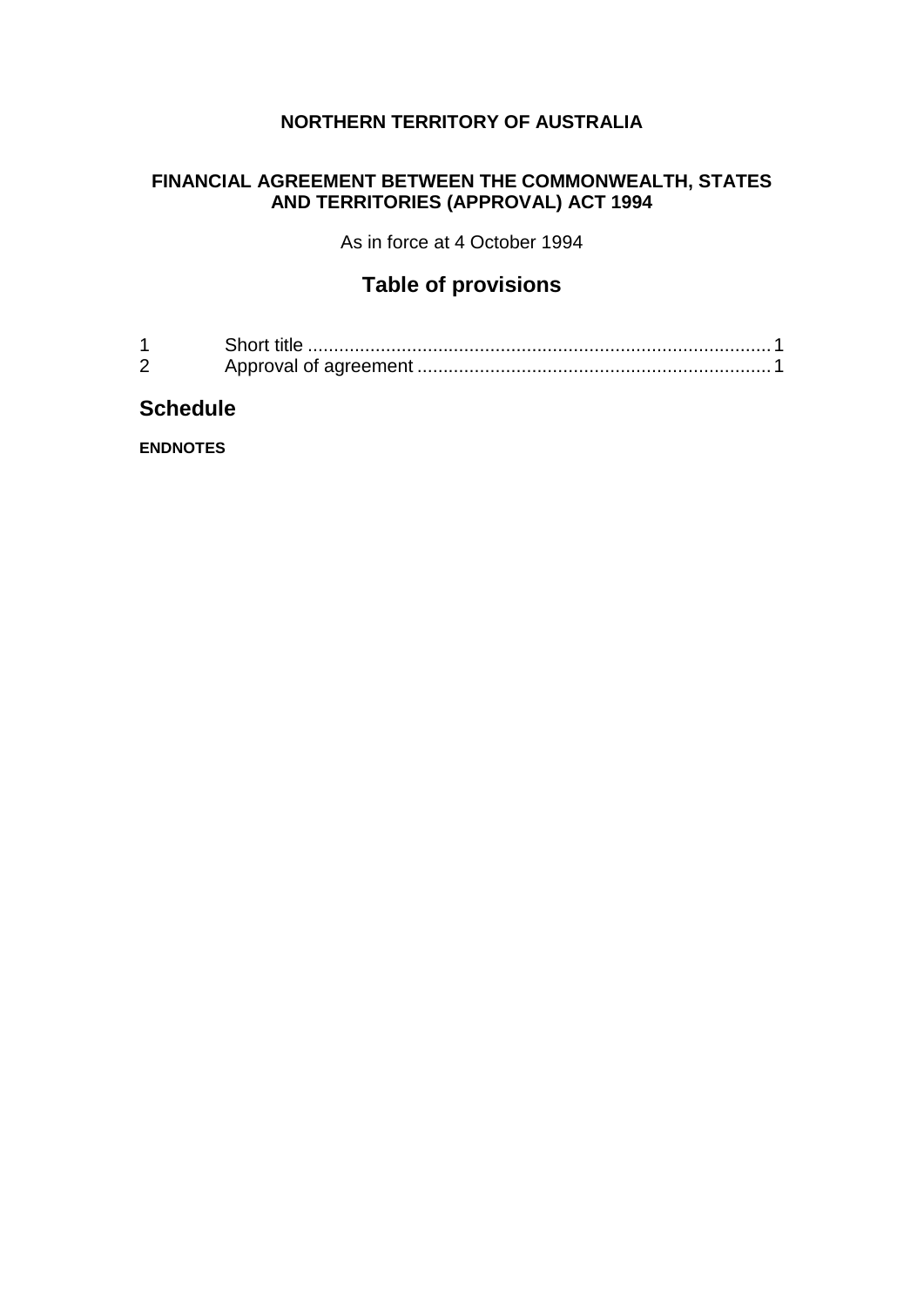# **NORTHERN TERRITORY OF AUSTRALIA**

This reprint shows the Act as in force at 4 October 1994. Any amendments that commence after that date are not included.

\_\_\_\_\_\_\_\_\_\_\_\_\_\_\_\_\_\_\_\_

\_\_\_\_\_\_\_\_\_\_\_\_\_\_\_\_\_\_\_\_

#### **FINANCIAL AGREEMENT BETWEEN THE COMMONWEALTH, STATES AND TERRITORIES (APPROVAL) ACT 1994**

#### **An Act to approve an agreement between the Commonwealth, the States, the Territory and the Australian Capital Territory with respect to public debts**

#### **1 Short title**

This Act may be cited as the *Financial Agreement Between the Commonwealth, States and Territories (Approval) Act 1994*.

#### **2 Approval of agreement**

The agreement set out in the7 Schedule is approved.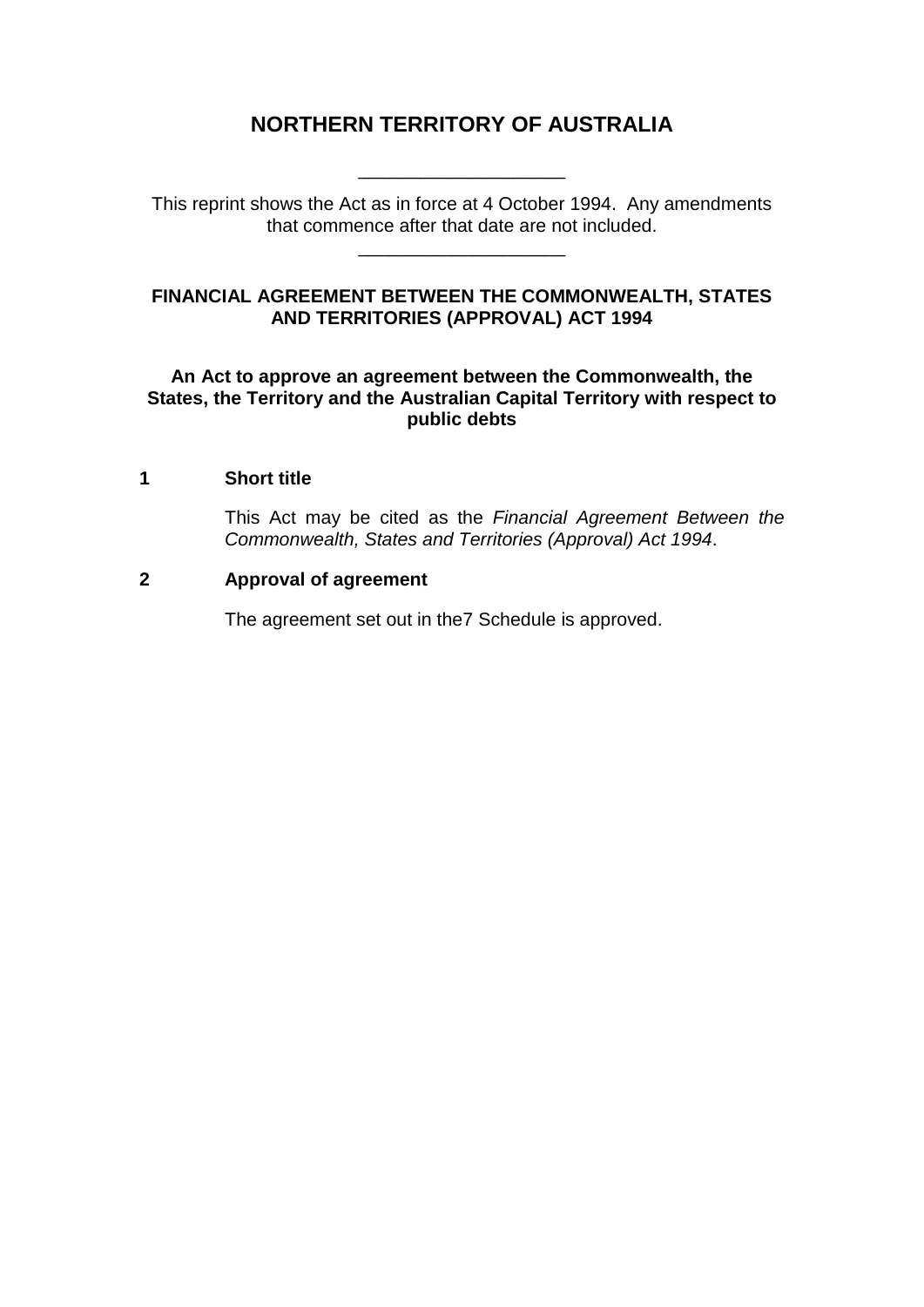# **Schedule**

AGREEMENT made the 25th day of February One thousand nine hundred and ninety four between:

THE COMMONWEALTH OF AUSTRALIA of the first part;

THE STATE OF NEW SOUTH WALES of the second part;

THE STATE OF VICTORIA of the third part;

THE STATE OF QUEENSLAND of the fourth part;

THE STATE OF WESTERN AUSTRALIA of the fifth part;

THE STATE OF SOUTH AUSTRALIA of the sixth part;

THE STATE OF TASMANIA of the seventh part;

THE AUSTRALIAN CAPITAL TERRITORY of the eighth part; and

THE NORTHERN TERRITORY OF AUSTRALIA of the ninth part

(each of the parties of the second, third, fourth, fifth, sixth and seventh parts and, in relation to clause 4, the Australian Capital Territory and the Northern Territory of Australia in respect of which for the time being the Agreement is in force being in this Agreement referred to as a "State" and all of those parties as the context so permits or requires being in this Agreement referred to as "the States").

WHEREAS:

- (A) an Agreement (in this Agreement called "the Original Agreement") was made the 12th December 1927 between the parties to this Agreement with respect to the public debts of the States;
- (B) the provisions of the Original Agreement (which, as varied by the Supplemental Agreements, is in this Agreement called the "Principal Agreement") have been varied by the following agreements made in pursuance of section 105A of the Constitution of the Commonwealth of Australia:
	- (i) Agreement made the 1st July 1928, a copy of which is set out in the Schedule to the Tasmania Sinking Fund Agreement Act 1928;
	- (ii) Agreement made the 21st July 1931, a copy of which is set out in the Schedule to the Debt Conversion Agreement Act 1931;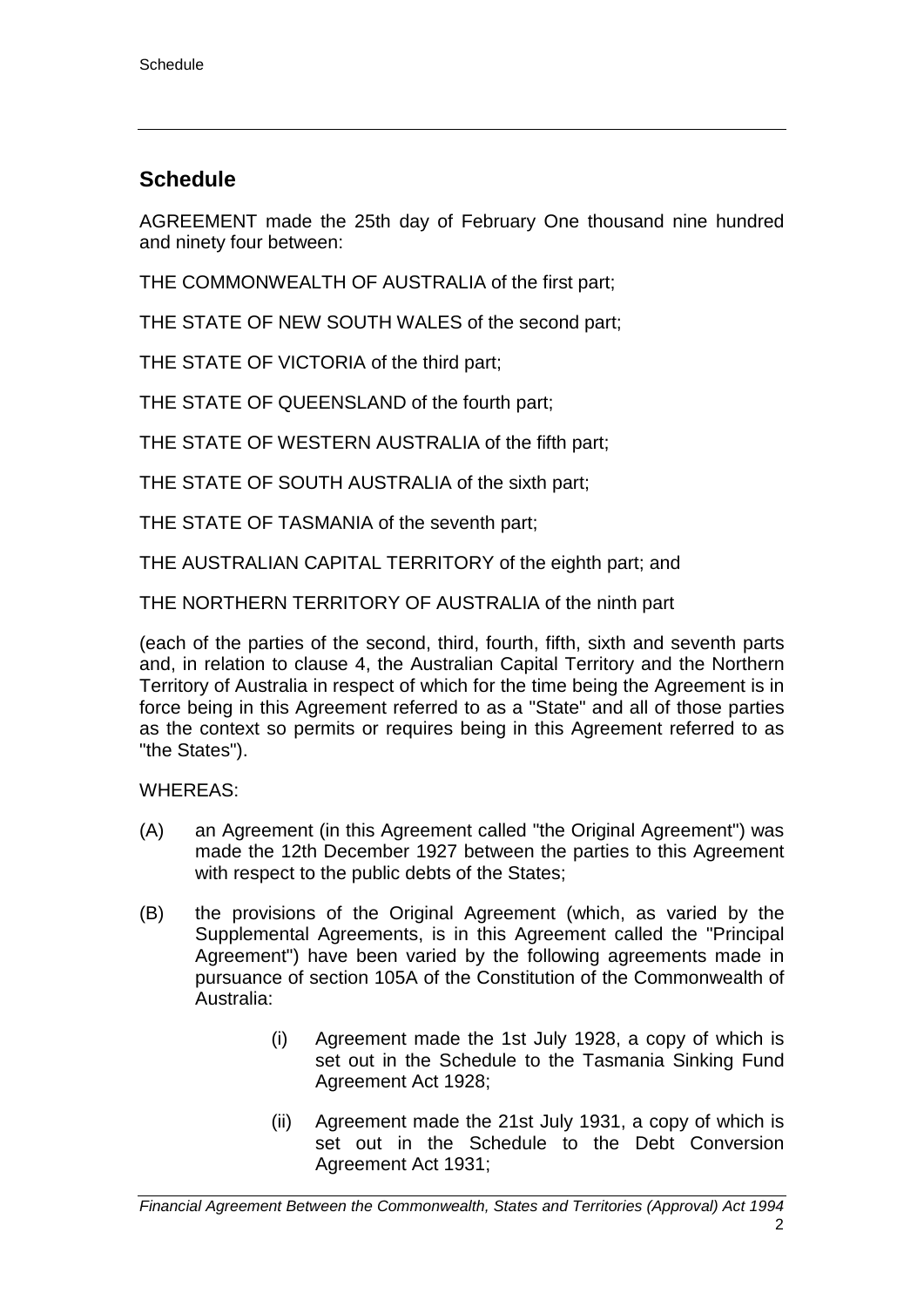- (iii) Agreement made the 22nd October 1931, a copy of which is set out in the Schedule to the Debt Conversion Agreement Act (No. 2) 1931;
- (iv) Agreement made the 3rd July 1934, a copy of which is set out in the Schedule to the Soldier Settlement Loans (Financial Agreement) Act 1935;
- (v) Agreement made the 15th November 1944, a copy of which is set out in the Schedule to the Financial Agreement Act 1944;
- (vi) Agreement made the 11th February 1966, a copy of which is set out in the Schedule to the Financial Agreement Act 1966; and
- (vii) Agreement made the 5th February 1976, a copy of which is set out in the Schedule to the Financial Agreement Act 1976,

(which Agreements are in this Agreement referred to as "the Supplemental Agreements");

- (C) the parties, other than those of the eighth and ninth parts, have agreed that in pursuance of section 105A of the Constitution provision as specified in this Agreement different from that in the Principal Agreement should be made as to;
	- (i) the powers of the Loan Council;
	- (ii) the restriction on a State from borrowing by the issue of securities in its own name in domestic and overseas markets;
	- (iii) the requirement on the Commonwealth and on a State for approval of borrowings; and
	- (iv) the power of the Commonwealth to borrow on behalf of the States; and
- (D) all the parties agree that
	- (i) the Australian Capital Territory and the Northern Territory be represented on the Loan Council;
	- (ii) the Loan Council have a power to make resolutions only; and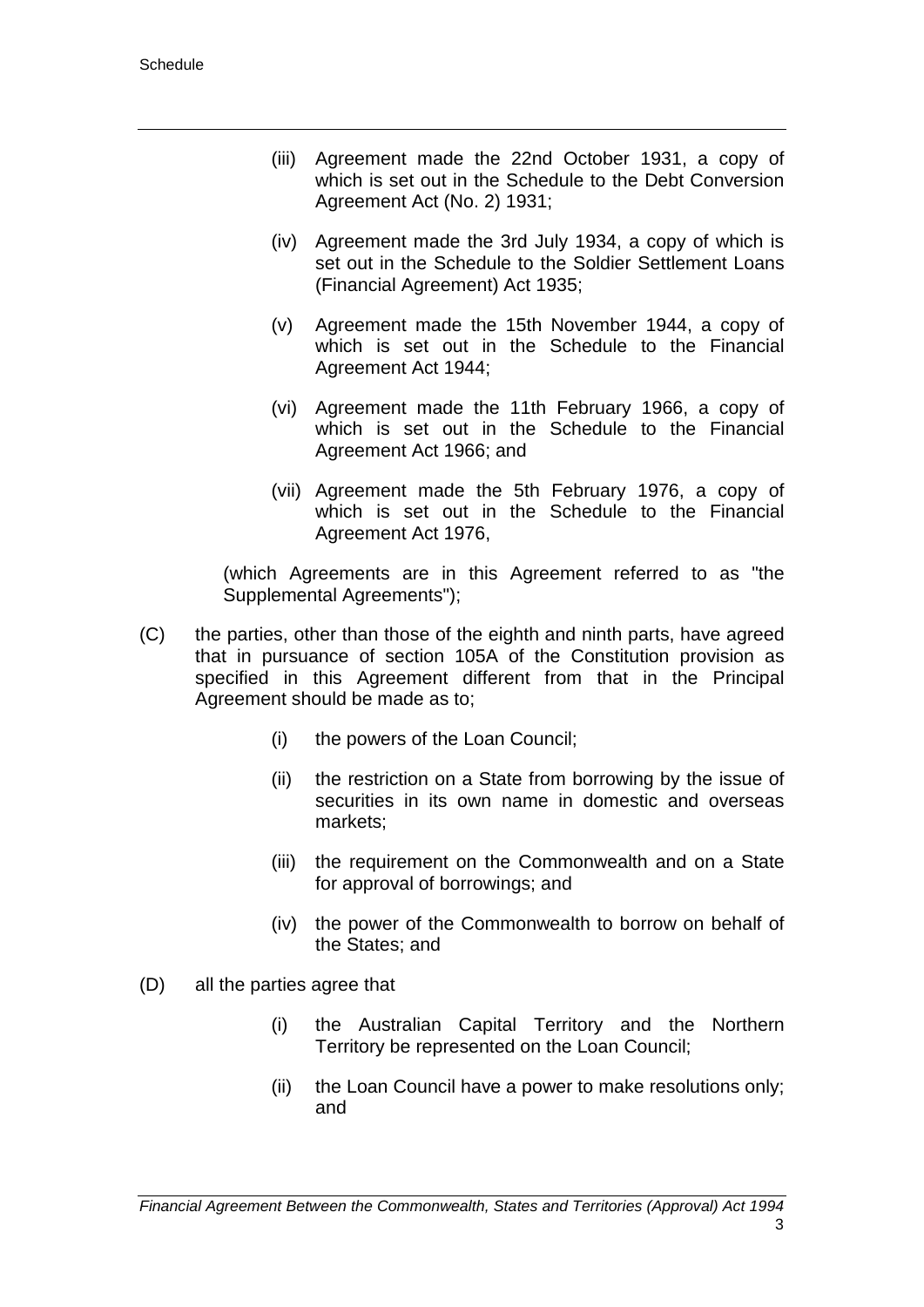(iii) the Northern Territory and the Commonwealth make into the Debt Retirement Reserve Trust Account the payments that they would otherwise have made under the 1986 Arrangements;

NOW IT IS HEREBY AGREED as follows:

- 1(1) This Agreement, other than this clause, shall have no force or effect and shall not be binding upon any party until, in respect of each party, either:
	- (a) it is signed with the prior authority of the Parliament or, in the case of each Territory, the Legislative Assembly, of that party; or
	- (b) after having been signed, it is approved by the Parliament or, in the case of each Territory, the Legislative Assembly, of that party.
- (2) The Commonwealth will take, as soon as possible, all practicable steps to seek the enactment of legislation relating to:
	- (a) the cessation of the National Debt Sinking Fund created by the National Debt Sinking Fund Act 1966;
	- (b) the establishment of the Debt Retirement Reserve Trust Account; and
	- (c) thereupon, the payment from the National Debt Sinking Fund or, in the case of the Northern Territory, the Northern Territory Debt Sinking Fund, into the Debt Retirement Reserve Trust Account, but so that the payment is made to the credit of the accounts established in respect of the relevant States or the Northern Territory, as the case may be, of the moneys then standing to the credit of the accounts in the National Debt Sinking Fund or the Northern Territory Debt Sinking Fund, respectively, including any later amounts which, but for the abolition of the National Debt Sinking Fund or the Northern Territory Debt Sinking Fund, would, when received, have been paid into the National Debt Sinking Fund or the Northern Territory Debt Sinking Fund.
- 2(1) This Agreement, as varied from time to time, shall be known as "the 1994 Financial Agreement".
- (2) Upon its coming into force, clauses 7, 8, 10, 11 and 13 of this Agreement shall be deemed to have commenced to operate on and from 1 July 1990.

*Financial Agreement Between the Commonwealth, States and Territories (Approval) Act 1994*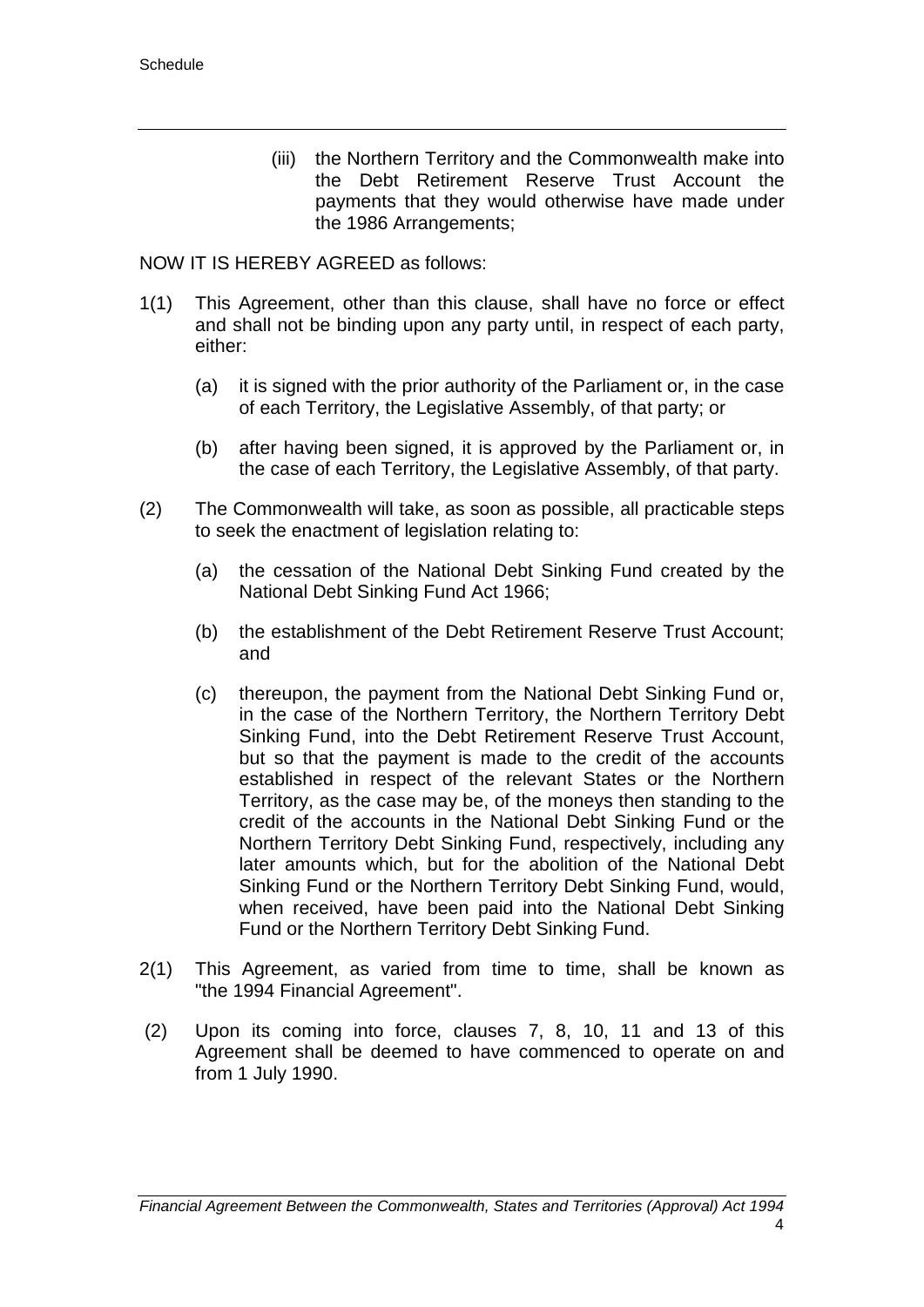3(1) In this Agreement, unless the contrary intention appears:

*bondholder* means holder of any securities but does not include the Commonwealth;

#### *face value* means:

- (a) in relation to securities repayable in Australian currency, the principal amount, excluding any amount payable by way of premium, remaining to be repaid in respect of the securities;
- (b) in relation to securities repayable in an overseas currency, the equivalent in Australian currency of the principal amount, excluding any amount payable by way of premium, remaining to be repaid in respect of the securities, converted at the Reserve Bank of Australia selling rate to the Commonwealth Government at the time of conversion or at such rate as is agreed between the Commonwealth and the States;

*gross cost*, in relation to the purchase of securities, means the amount actually paid for the securities, including interest, brokerage and commission;

*holder*, in relation to securities, means owner of the securities according to the manner in which ownership of the securities is determined;

#### *net public debt*, means:

- (a) in relation to a State, the public debt of the State less an amount equal to the sum of the balance standing to the credit of the State:
	- (A) in relation to the period until the establishment of the Debt Retirement Reserve Trust Account, in the Sinking Fund; and
	- (B) thereafter, in the Debt Retirement Reserve Trust Account; and
- (b) in relation to the Northern Territory, the public debt of that Territory less an amount equal to the sum of the balance standing to the credit of the Territory:
	- (C) in relation to the period until the establishment of the Debt Retirement Reserve Trust Account, in the Northern Territory Debt Sinking Fund; and
	- (D) thereafter, in the Debt Retirement Reserve Trust Account;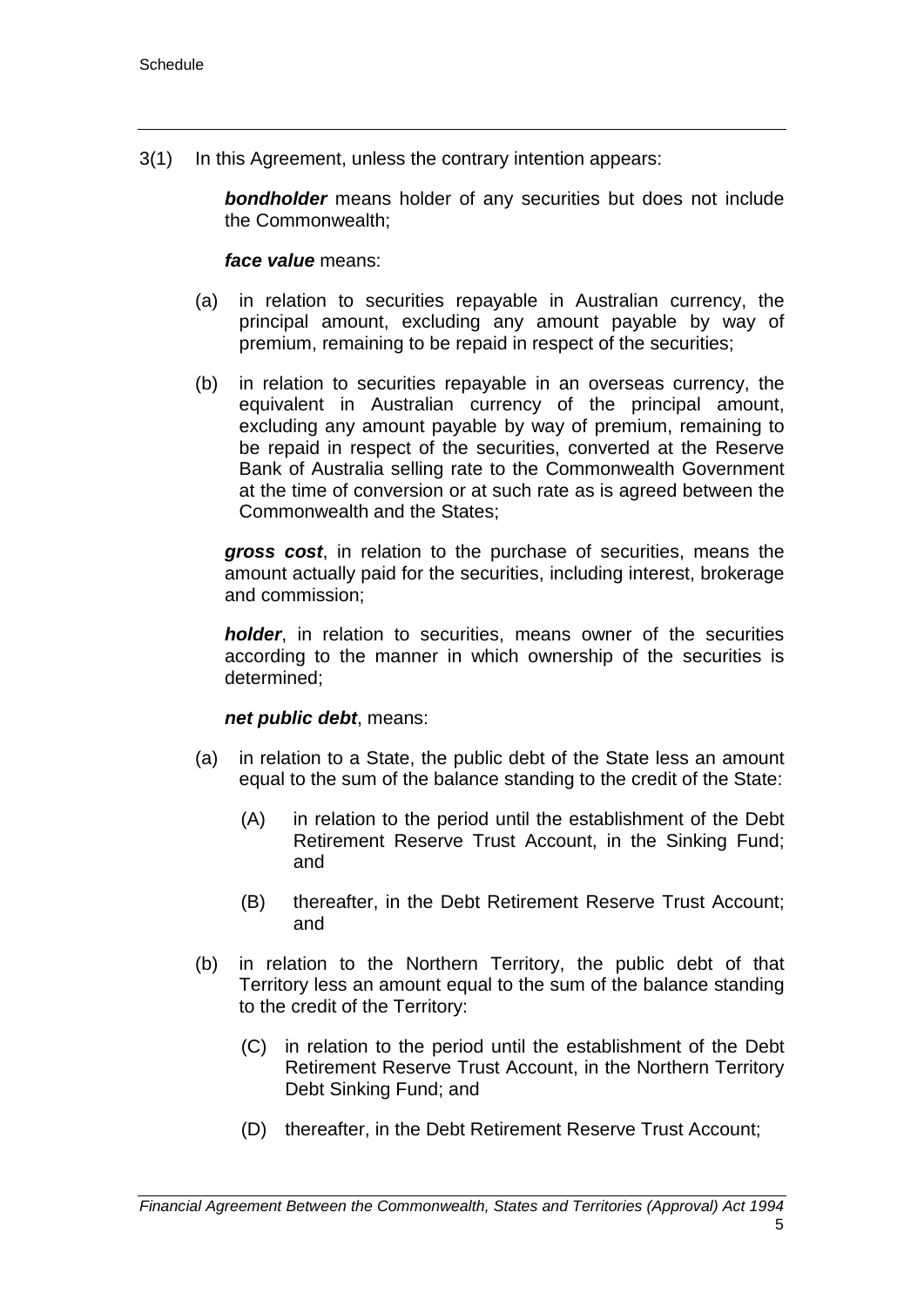**Premier** includes, in relation to clause 4, the Chief Minister of:

- (a) the Australian Capital Territory; and
- (b) the Northern Territory of Australia,

as the case may be;

#### *public debt* means

- (a) in relation to a State, the aggregate of the face value of the securities issued or created by the State or issued or created in respect of the State in accordance with the Principal Agreement that have not been purchased, redeemed or otherwise repaid or in respect of which the State has not otherwise been freed and discharged from liability; and
- (b) in relation to the Northern Territory, the aggregate of the face value of the securities issued or created in respect of the Northern Territory in accordance with the 1986 Arrangements that have not been purchased, redeemed or otherwise repaid or in respect of which the Northern Territory has not otherwise been freed and discharged from liability;

#### *securities* means:

(a) where the context involves a State;

Inscribed Stock and Bonds

Instalment Stock

Registered Stock

Funded Stock

Stock payable to bearer

Special Bonds

Australian Savings Bonds

which were issued or created by a State and taken over by the Commonwealth under the Principal Agreement or issued or created in respect of a State; and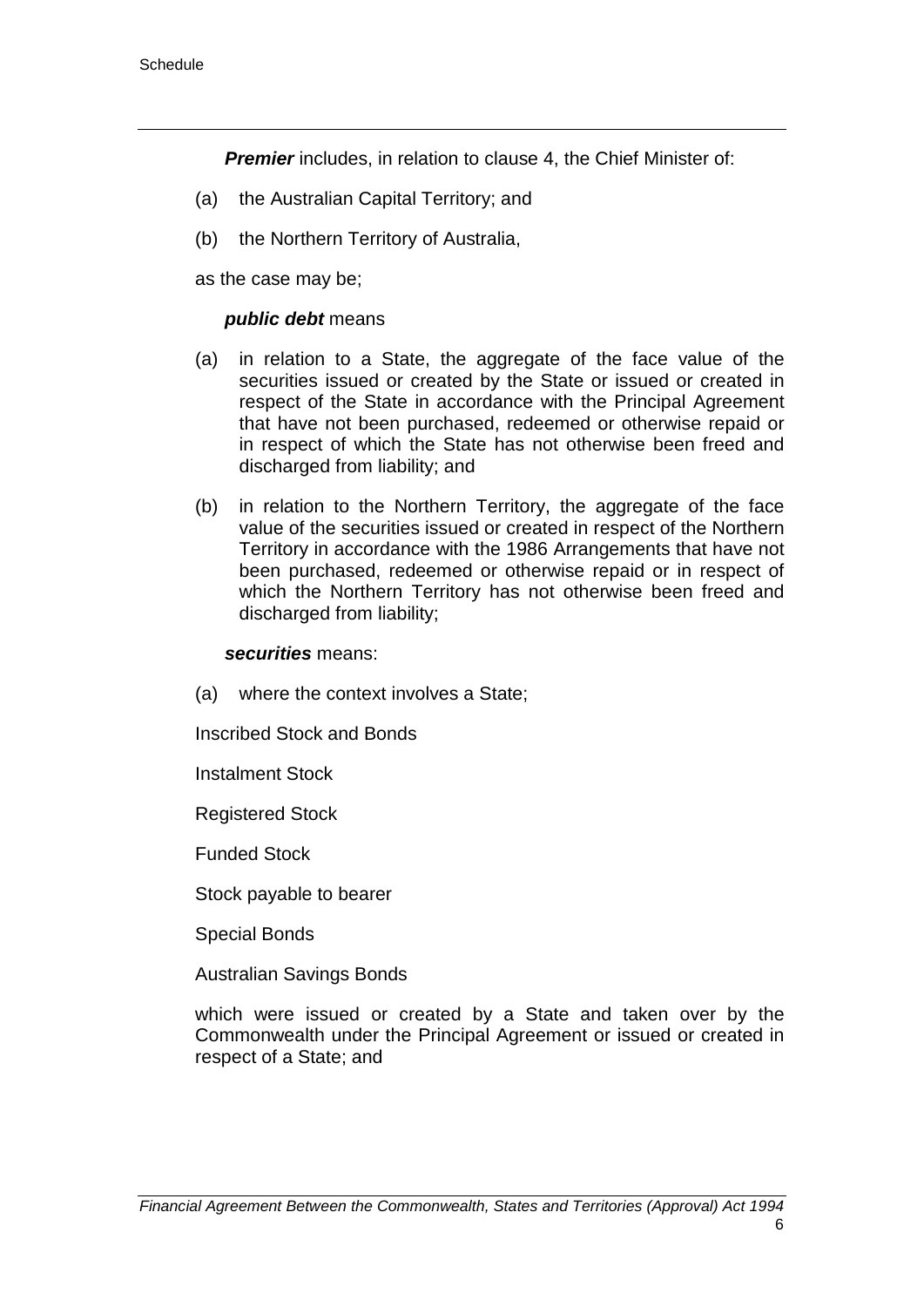(b) where the context involves the Northern Territory;

Inscribed Stock and Bonds

Registered Stock

Stock payable to bearer

Australian Savings Bonds

which were issued or created in respect of the Northern Territory under the 1986 Arrangements;

*the Commission* means the National Debt Commission continued in existence by the National Debt Sinking Fund Act 1966;

*the Loan Council* means the Australian Loan Council continued in existence pursuant to this Agreement;

*the Sinking Fund* means the National Debt Sinking Fund created by the National Debt Sinking Fund Act 1966; and

*the 1986 Arrangements* means the Arrangements entered into between the Commonwealth of Australia and the Northern Territory dated the 26th May 1986 under which, among other things, there was created the Northern Territory Debt Sinking Fund within the Commonwealth Trust Fund.

- (2) In this Agreement:
	- (a) a reference to a year is, unless the contrary intention appears, a reference to a financial year commencing on a 1st July;
	- (b) the expression "in writing" includes any mode of representing or reproducing words and figures in a written form; and
	- (c) except where inconsistent with the context, words in the singular include the plural and words in the plural include the singular.
- 4(1) The Australian Loan Council created under the Principal Agreement is continued in existence hereunder but so that it shall consist of one representative of the Commonwealth who shall be:
	- (a) the Prime Minister of the Commonwealth; or
	- (b) a Minister or other person nominated in writing by the Prime Minister,

and one representative of each State who shall be:

(c) the Premier of that State; or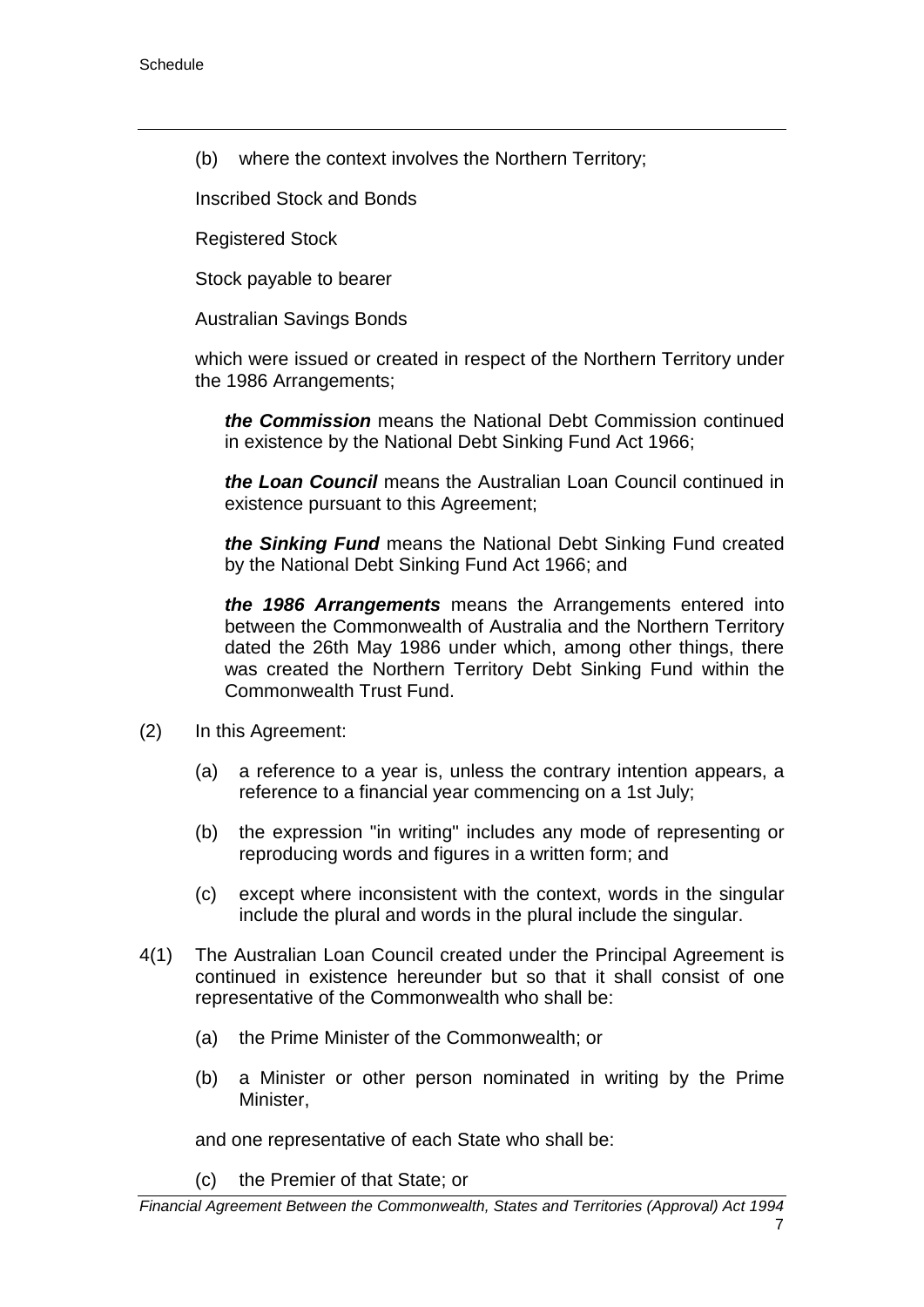(d) a Minister or other person nominated in writing by the Premier of that State,

provided that the nomination of the Minister shall be deemed to include another Minister of the Commonwealth or of the State, as the case may be, who is for the time being acting for the Minister nominated and references in this clause to a representative shall be read so as to include a Minister who is so acting.

- (2) Any nomination of a substitute representative of the Commonwealth or of a State shall be tabled at the meeting of the Loan Council next succeeding the nomination.
- (3) The representative of the Commonwealth on the Loan Council shall hold office during the pleasure of the Prime Minister of the Commonwealth and a representative of a State shall hold office during the pleasure of his or her Premier.
- (4) The representative of the Commonwealth shall be the Chairman of the Loan Council.
- (5) A decision in which all the representatives for the time being of the Loan Council concur shall be not affected by any vacancy then existing among the representatives.
- (6) A meeting of the Loan Council may at any time be convened by the representative of the Commonwealth, and shall be so convened upon the request of at least four State representatives.
- (7) A majority of the representatives of the Loan Council shall constitute a quorum of the Loan Council for the exercise of its powers at any meeting, provided that:
	- (a) a representative may at any time appoint in writing a deputy to act in his absence, and any deputy so appointed may in the absence of the representative exercise all the powers and functions of the representative and his or her presence shall be deemed the presence of the representative; and
	- (b) an absent representative who has not appointed a deputy may vote by letter, telegram, or by facsimile and in such case that representative shall be counted as being present in relation only to the questions on which he or she has voted.
- (8) The Loan Council may make rules of procedure including rules relating to places, times, and notices of meetings, and conduct of business at meetings, including voting on a resolution and from time to time may alter such rules.

*Financial Agreement Between the Commonwealth, States and Territories (Approval) Act 1994*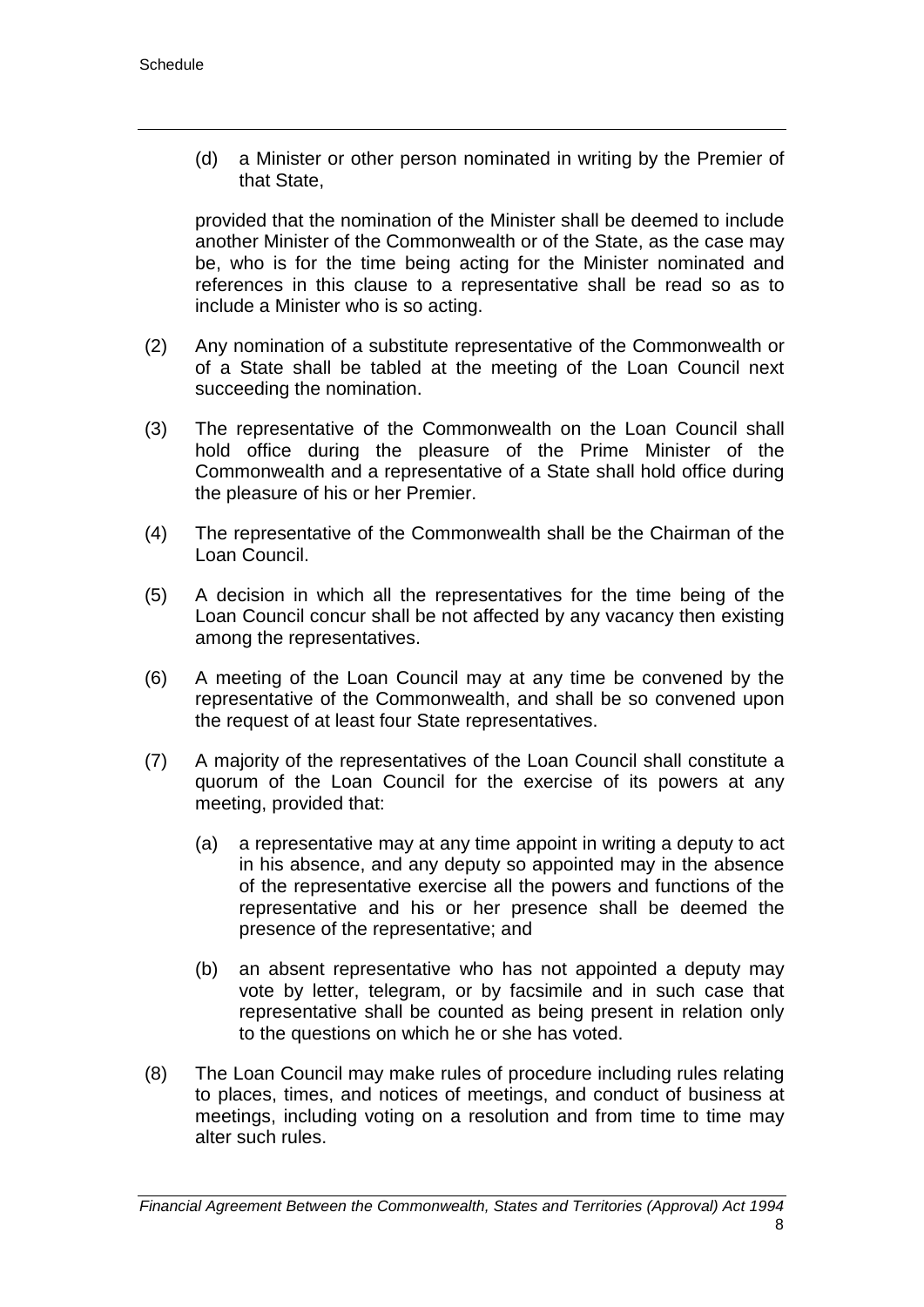- (9) The Loan Council may make resolutions, which are not to operate as they would have operated had clause 3(15) of the original Agreement not been rescinded, in relation to:
	- (a) borrowings;
	- (b) raisings; and
	- (c) other financial arrangements

by the Commonwealth, a State, a local governing body or any entity owned or controlled wholly or as to a major part by any of them, save for any of the foregoing excepted from time to time by the Loan Council.

- (10) In this clause the expressions "Prime Minister" and "Premier" include the persons for the time being respectively acting as such.
- 5(1) Subject to this clause the Commonwealth will continue to pay to bondholders from time to time interest payable on the Public Debts of the States taken over by the Commonwealth under the Principal Agreement other than debts due by the States to the Commonwealth.
- (2) Each State shall continue to pay in each year to the Commonwealth, as it falls due, the whole of the interest on any debt included in the public debt of that State taken over by the Commonwealth under the Principal Agreement, and on any moneys borrowed by the Commonwealth under the Principal Agreement on behalf of that State, then unpaid.
- (3) The Northern Territory shall continue to pay in each year to the Commonwealth, as it falls due, the whole of the interest on any moneys borrowed by the Commonwealth on behalf of the Northern Territory under the 1986 Arrangements then unpaid.
- (4) The method by which payments shall be made by a State under subclause (2) or the Northern Territory under sub-clause (3) of this clause shall be arranged from time to time between the Commonwealth and, respectively, that State or the Northern Territory.
- (5) The rate of interest payable under sub-clause (2) of this clause in respect of moneys borrowed by the Commonwealth on behalf of a State shall be the full rate of interest payable by the Commonwealth in respect of the loan by which such moneys were borrowed or such other rate of interest as may be payable by the State to the Commonwealth under any agreement made or to be made between the Commonwealth and that State in respect of such moneys and such interest shall be payable by that State for the full term of that loan.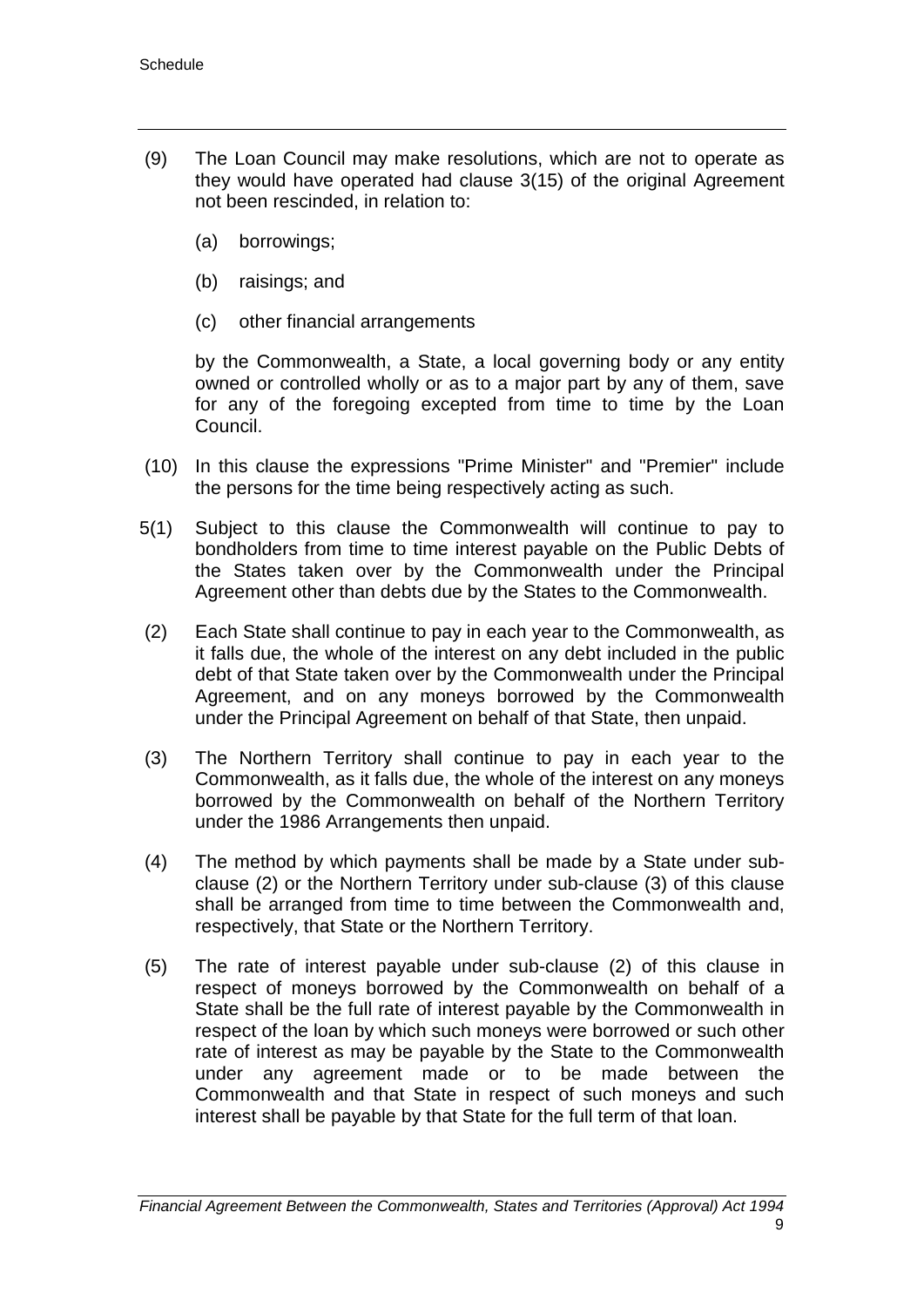- (6) The rate of interest payable under sub-clause (3) of this clause in respect of moneys borrowed by the Commonwealth on behalf of the Northern Territory shall be the full rate of interest payable by the Commonwealth in respect of the loan by which such moneys were borrowed or such other rate of interest as may be payable by the Northern Territory to the Commonwealth under any agreement made or to be made between the Commonwealth and the Northern Territory in respect of such moneys and such interest shall be payable by the Northern Territory for the full term of that loan.
- 6(1) There shall be a trust account to be called the "Debt Retirement Reserve Trust Account".
- (2) The Commonwealth shall establish and maintain a separate account in the Debt Retirement Reserve Trust Account in respect of each State.
- (3) The Commonwealth shall establish and maintain a separate account in the Debt Retirement Reserve Trust Account in respect of the Northern Territory.
- (4) There shall be paid by the Commonwealth into each of those accounts in the Debt Retirement Reserve Trust Account established under sub-clause 6(2):
	- (a) amounts equal to the amounts received from the State under sub-clause 7(2); and
	- (b) amounts being the contributions by the Commonwealth under clause 8.
- (5) There shall be paid by the Commonwealth into the accounts in the Debt Retirement Reserve Trust Account established under sub-clause 6(3):
	- (a) amounts equal to the amounts received from the Northern Territory under sub-clause 7(3); and
	- (b) amounts being the contributions by the Commonwealth under clause 8.
- (6) Moneys standing to the credit of an account established in respect of a State in the Debt Retirement Reserve Trust Account shall be applied by the Commonwealth in connection with the purchase, redemption, including redemption on conversion, and repayment of securities of that State. The gross cost, in the case of purchase, or the cost at face value, in the case of redemption or repayment, shall be charged to the account established in respect of that State in the Debt Retirement Reserve Trust Account.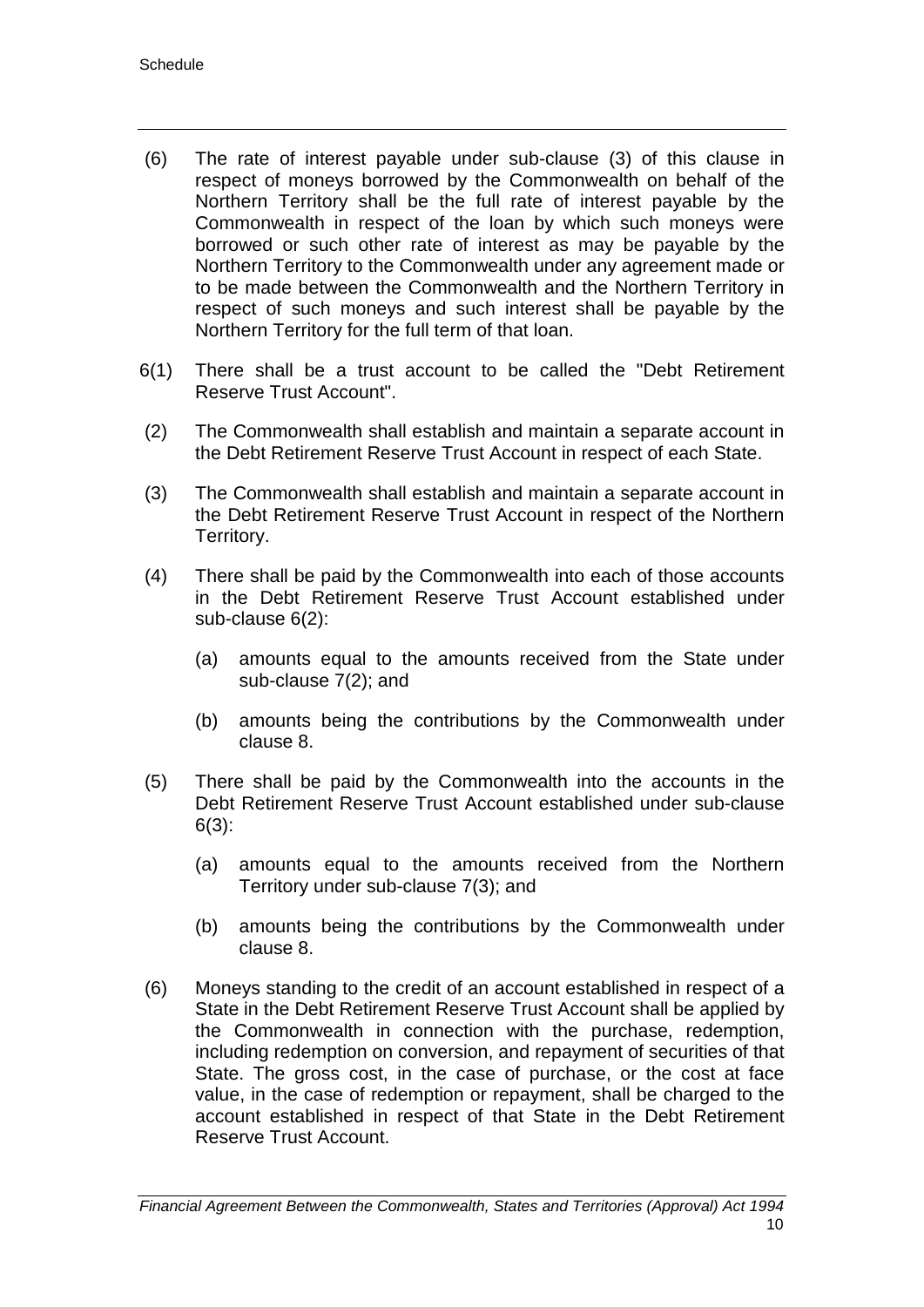- (7) Moneys standing to the credit of the account established in respect of the Northern Territory in the Debt Retirement Reserve Trust Account shall be applied by the Commonwealth in connection with the purchase, redemption, including redemption on conversion, and repayment of securities of the Northern Territory. The gross cost, in the case of purchase, or the cost at face value, in the case of redemption or repayment, shall be charged to the account established in respect of that Territory in the Debt Retirement Reserve Trust Account.
- (8) Moneys standing to the credit of an account established in respect of a State in the Debt Retirement Reserve Trust Account will be held within the Commonwealth Public Account established pursuant to paragraph 21(1)(a) of the Audit Act 1901 or that provision as amended, modified or re-enacted from time to time. An amount equal to interest earned on that part of the balances in the Commonwealth Public Account attributable to the credit balance in the account established in respect of a State within the Debt Retirement Reserve Trust Account shall be added to the moneys standing to the credit of that account.
- (9) Moneys standing to the credit of the account established in respect of the Northern Territory in the Debt Retirement Reserve Trust Account will be held within the Commonwealth Public Account established pursuant to paragraph 21(1)(a) of the Audit Act 1901 or that provision as amended, modified or re-enacted from time to time. An amount equal to interest earned on that part of the balances in the Commonwealth Public Account attributable to the credit balance in the account established in respect of the Northern Territory within the Debt Retirement Reserve Trust Account shall be added to the moneys standing to the credit of that account.
- (10) When securities of a State or of the Northern Territory are purchased, redeemed or repaid, the securities shall be deemed to have been cancelled on the date of the purchase, redemption or repayment.
- 7(1) Each State shall, in respect of the public debt of the State, pay by equal monthly instalments during each year commencing on 1 July 1990 or in such other amounts as are determined by agreement between the Commonwealth and the relevant State a contribution calculated in respect of that year as provided in this clause.
- (2) Each State shall pay the contribution in respect of each year
	- (a) in respect of the period from 1 July 1990 until the establishment of the Debt Retirement Reserve Trust Account, to the Commission for credit to the account of the State in the Sinking Fund, and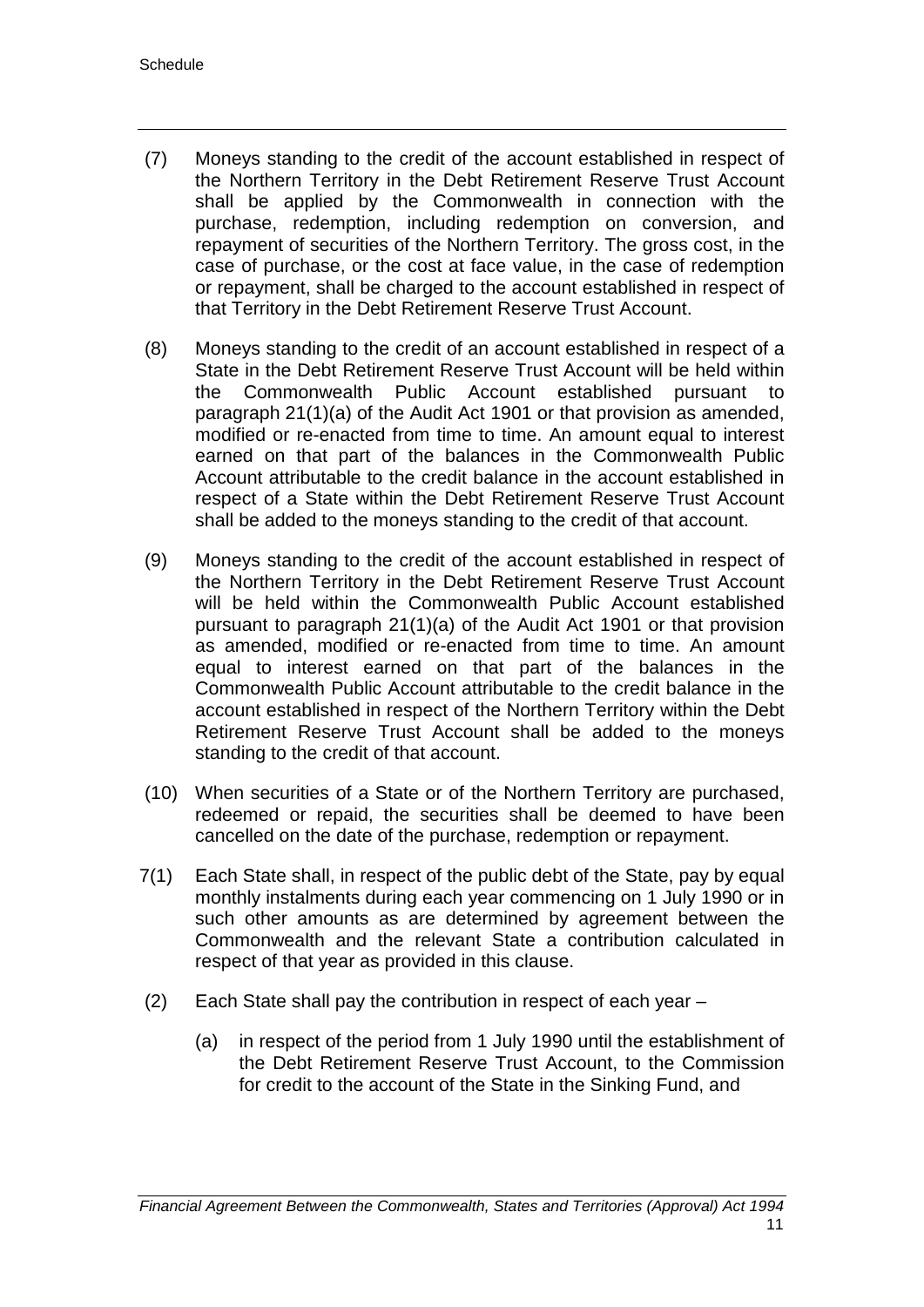(b) thereafter, to the Commonwealth for credit to the account established in respect of the State in the Debt Retirement Reserve Trust Account

such that the contribution, together with:

- (c) in the case of the period referred to in paragraph (a),
	- (i) amounts of interest referred to in sub-clause 12A(7) of the Principal Agreement, preserved by sub-clause 16(2), in respect of the relevant year or, where the Debt Retirement Reserve Trust Account has operated for only part of the year, the other part of that year;
	- (ii) contributions by the Commonwealth pursuant to clause 8 as it relates to the State in respect of the relevant year or, where the Debt Retirement Reserve Trust Account has operated for only part of the year, the other part of that year; and
	- (iii) the moneys standing to the credit of an account in respect of the State in the Sinking Fund as at the commencement of that year including where the Debt Retirement Reserve Trust Account has operated for only part of the year; and
	- (d) in the case of the period referred to in paragraph (b),
		- (i) amounts equal to interest referred to in sub-clause 6(8) in respect of the relevant year, or where the Debt Retirement Reserve Trust Account has operated for only part of the year, the interest referred to in sub-clause 6(8) for that part of that year;
		- (ii) contributions by the Commonwealth pursuant to clause 8 in respect of the relevant year or where the Debt Retirement Reserve Trust Account has operated for only part of the year, the contribution made into the Debt Retirement Reserve Trust Account for that part of the year; and
		- (iii) the moneys standing at the commencement of the relevant year to the credit of an account in respect of the State in the Debt Retirement Reserve Trust Account,

is equal to the total of those parts of its public debt which falls to be redeemed or is repaid or purchased in that year, or any greater amount which the State elects to have redeemed, repaid or purchased in that year, but so that in any event that contribution shall not be less than an amount equal to 0.85 per centum of the net public debt of the State as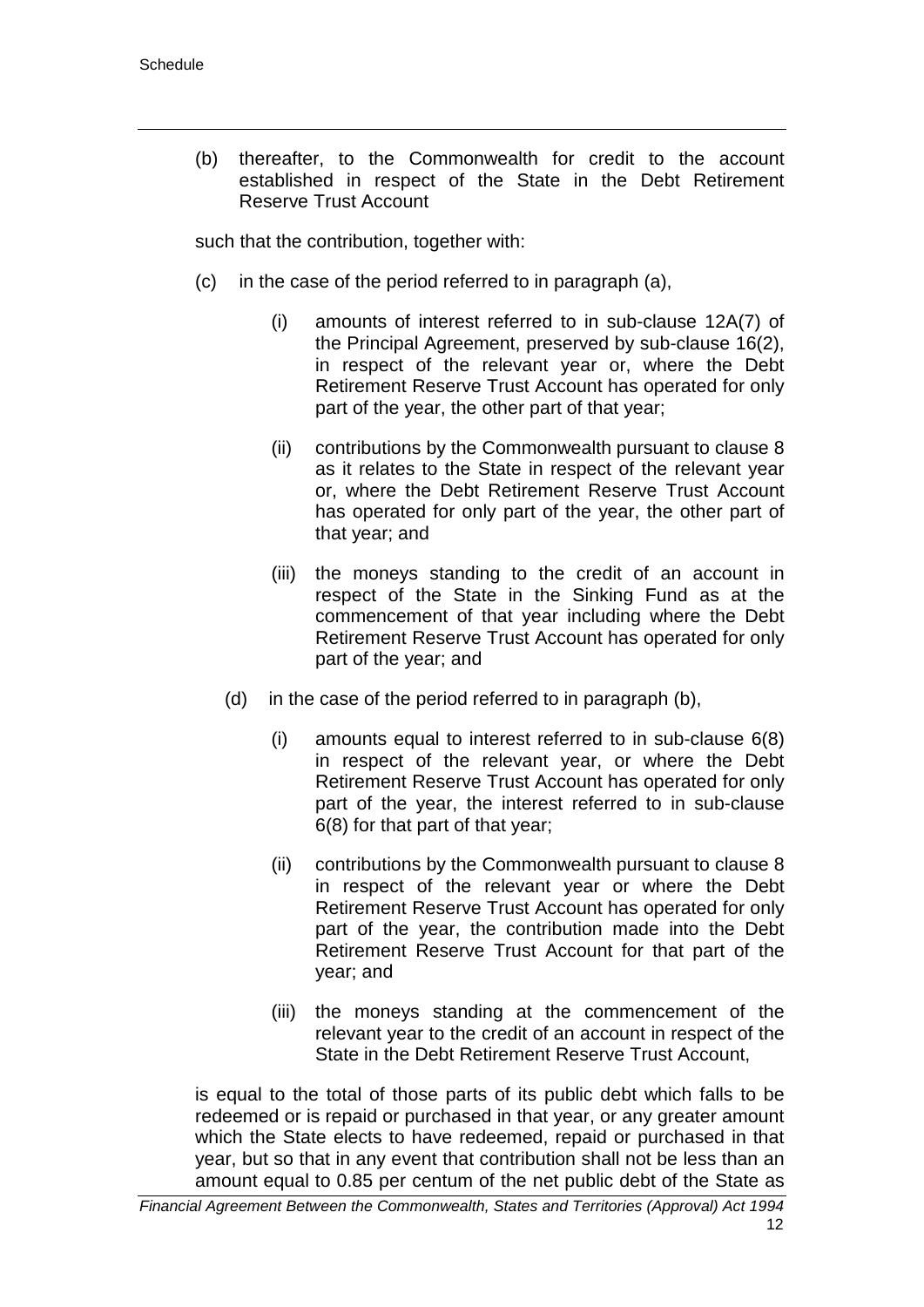at the 30th June immediately preceding the year in which the contribution is payable.

- (3) The Northern Territory shall pay a contribution in respect of each year:
	- (a) in respect of the period from 1 July 1990 until the establishment of the Debt Retirement Reserve Trust Account. to the the Debt Retirement Reserve Trust Account, to the Commonwealth for credit to the Northern Territory Debt Sinking Fund; and
	- (b) thereafter, to the Commonwealth for credit to the account established in respect of the Northern Territory in the Debt Retirement Reserve Trust Account

such that the contribution, together with:

- (c) in the case of the period referred to in paragraph (a),
	- (i) amounts of interest which would have been payable under the 1986 Arrangements in respect of the relevant year or, where the Debt Retirement Reserve Trust Account has operated for only part of the year, the other part of that year;
	- (ii) contributions by the Commonwealth pursuant to clause 8 as it relates to the Territory in respect of the relevant year or, where the Debt Retirement Reserve Trust Account has operated for only part of the year, the other part of that year; and
	- (iii) the moneys standing to the credit of the Northern Territory Debt Sinking Fund as at the commencement of that year including where the Debt Retirement Reserve Trust Account has operated for only part of the year; and
- (d) in the case of the period referred to in paragraph (b),
	- (i) amounts equal to interest referred to in sub-clause 6(9) in respect of the relevant year or, where the Debt Retirement Reserve Trust Account has operated for only part of the year, the interest referred to in sub-clause 6(9) for that part of that year;
	- (ii) contributions by the Commonwealth pursuant to clause 8 in respect of the relevant year or, where the Debt Retirement Reserve Trust Account has operated for only part of the year, the contribution made into the Debt Retirement Reserve Trust Account for that part of the year; and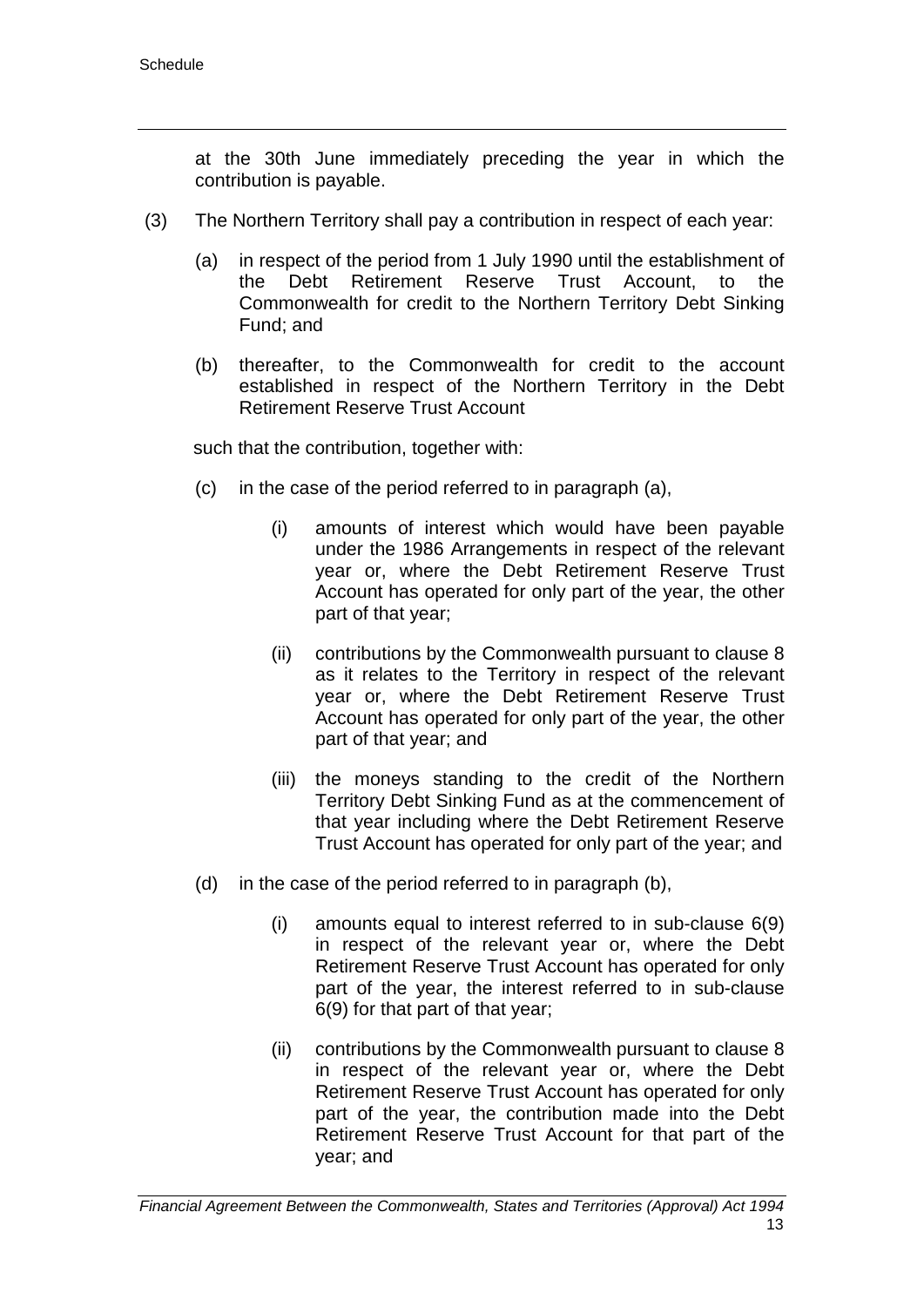(iii) the moneys standing at the commencement of the relevant year to the credit of the account in respect of the Northern Territory in the Debt Retirement Reserve Trust Account,

is equal to the total of those parts of its public debt which falls to be redeemed or is repaid or purchased in that year or any greater amount which the Northern Territory elects to have redeemed, repaid or purchased in that year, but so that in any event that contribution shall not be less than an amount equal to 0.85 per centum of the net public debt of the Northern Territory as at the 30th June immediately preceding the year in which the contribution is payable.

- 8(1) The Commonwealth shall, in respect of the public debt of each State and of the Northern Territory, pay for credit to the account of the State in the National Debt Sinking Fund and that Territory in the Northern Territory Debt Sinking Fund by equal monthly instalments during each year commencing 1 July 1990 or in such other amounts as are determined by agreement between the Commonwealth and the relevant State or the Commonwealth and the Northern Territory, as the case may be, a contribution calculated in respect of that year as provided in this clause.
- (2) The Commonwealth shall pay a contribution in respect of each of those years in relation to the public debt of a State and in relation to the public debt of the Northern Territory that is equivalent to 0.28 per centum of the net public debt of the State or the Northern Territory, as the case may be, at the 30th June immediately preceding the year in which the contribution is payable.
- (3) On and from the establishment of the Debt Retirement Reserve Trust Account the contribution payable by the Commonwealth under this clause in respect of the States and the Northern Territory shall be paid into that Account.
- 9 The contributions payable after the establishment of the Debt Retirement Reserve Trust Account by the Northern Territory under sub-clause 7(3) shall be:
	- (a) in respect of so much of the year ending on 30 June next following the establishment of the Debt Retirement Reserve Trust Account; and
	- (b) in respect of each succeeding year,

of equal monthly instalments during the period referred to in paragraph (a) or during the year referred to in paragraph (b) or of such other amounts as are determined by agreement between the Commonwealth and the Northern Territory.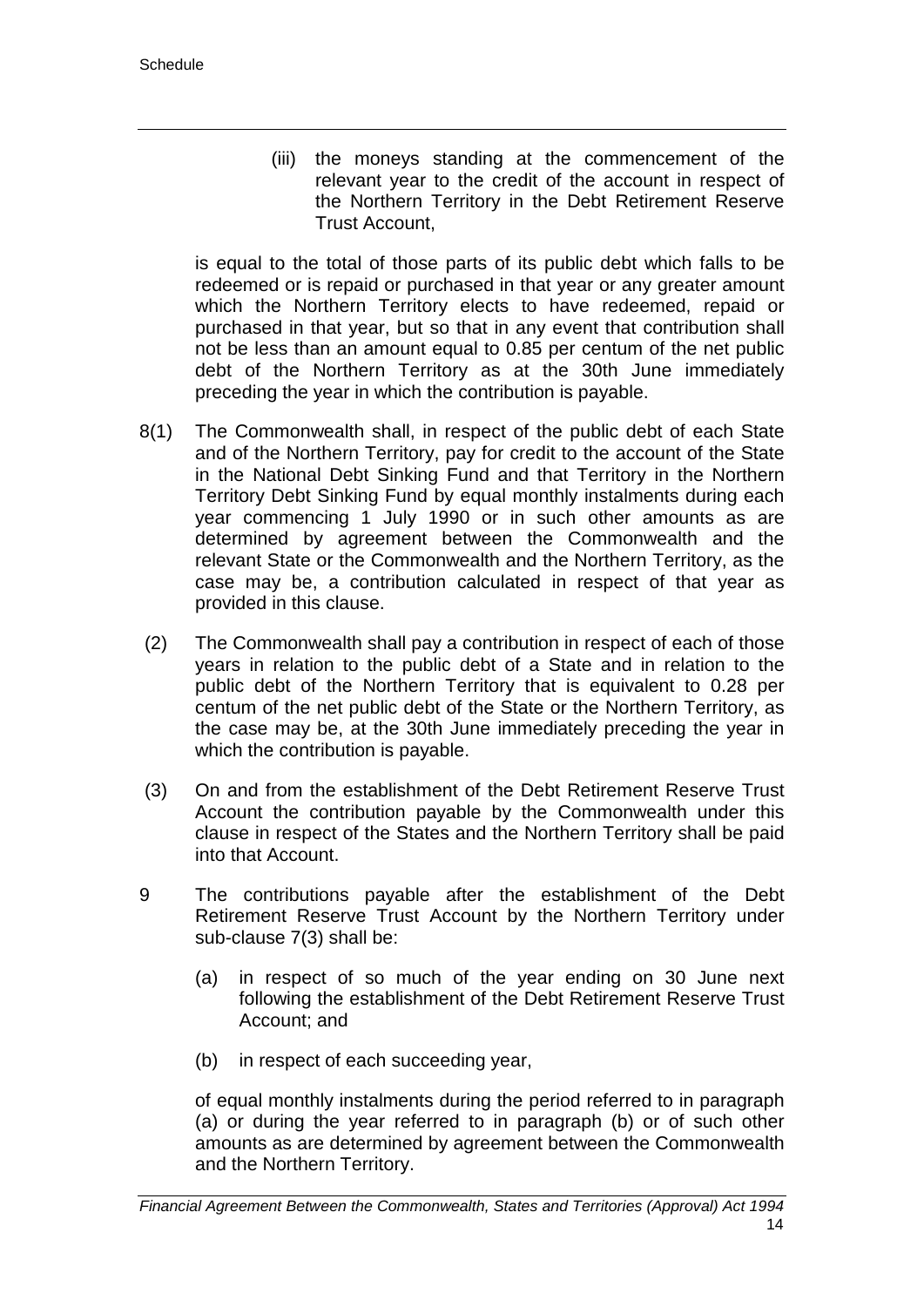- 10 The Commonwealth shall reimburse, in such amounts and at such times as agreed between the Commonwealth and the State, each State for the excess, as assessed by agreement between the Commonwealth and the State, of the amount of the costs to the State incurred from 1 July 1990 in respect of the redemption, repayment and purchase, by the Commonwealth of the securities from that date over the amount of the costs that would have been so incurred under the Principal Agreement.
- 11 The Commonwealth shall reimburse, in such amounts and at such times as agreed between the Commonwealth and the Northern Territory, that Territory for the excess, as assessed by agreement between the Commonwealth and that Territory, of the amount of the costs to that Territory incurred from 1 July 1990 in respect of the redemption, repayment and purchase, by the Commonwealth of the securities from that date over the amount of the costs that would have been so incurred under the 1986 Arrangements.
- 12(1) Each State and the Northern Territory shall repay to the Commonwealth all expenses incurred or payments made by the Commonwealth in the performance of this Agreement in relation to the State and the Northern Territory, including the following expenses and payments:
	- (a) Loan flotation charges;
	- (b) Management charges;
	- (c) Stamp duties on transfer of securities;
	- (d) Commission on payment of interest;
	- (e) Expenses incurred in the conversion, renewal, redemption or consolidation of loans; and
	- (f) Exchange on transference of moneys.
- (2) Unless it is otherwise agreed between the Commonwealth and a State, the Commonwealth will not do anything in connection with a loan of that State existing on the 30th June, 1927, or raised thereafter pursuant to the Principal Agreement, which, if done by that State, would be a breach of any now existing agreement by that State with any Bank.
- (3) A certificate by the Auditor-General of the Commonwealth stating the amount to be repaid by a State to the Commonwealth and the matter in respect of which the repayment is to be made shall, in the event of a dispute, be conclusive as to the amount and matter stated.
- 13 Each State agrees with the Commonwealth that it will by the faithful performance of its obligations under this Agreement indemnify the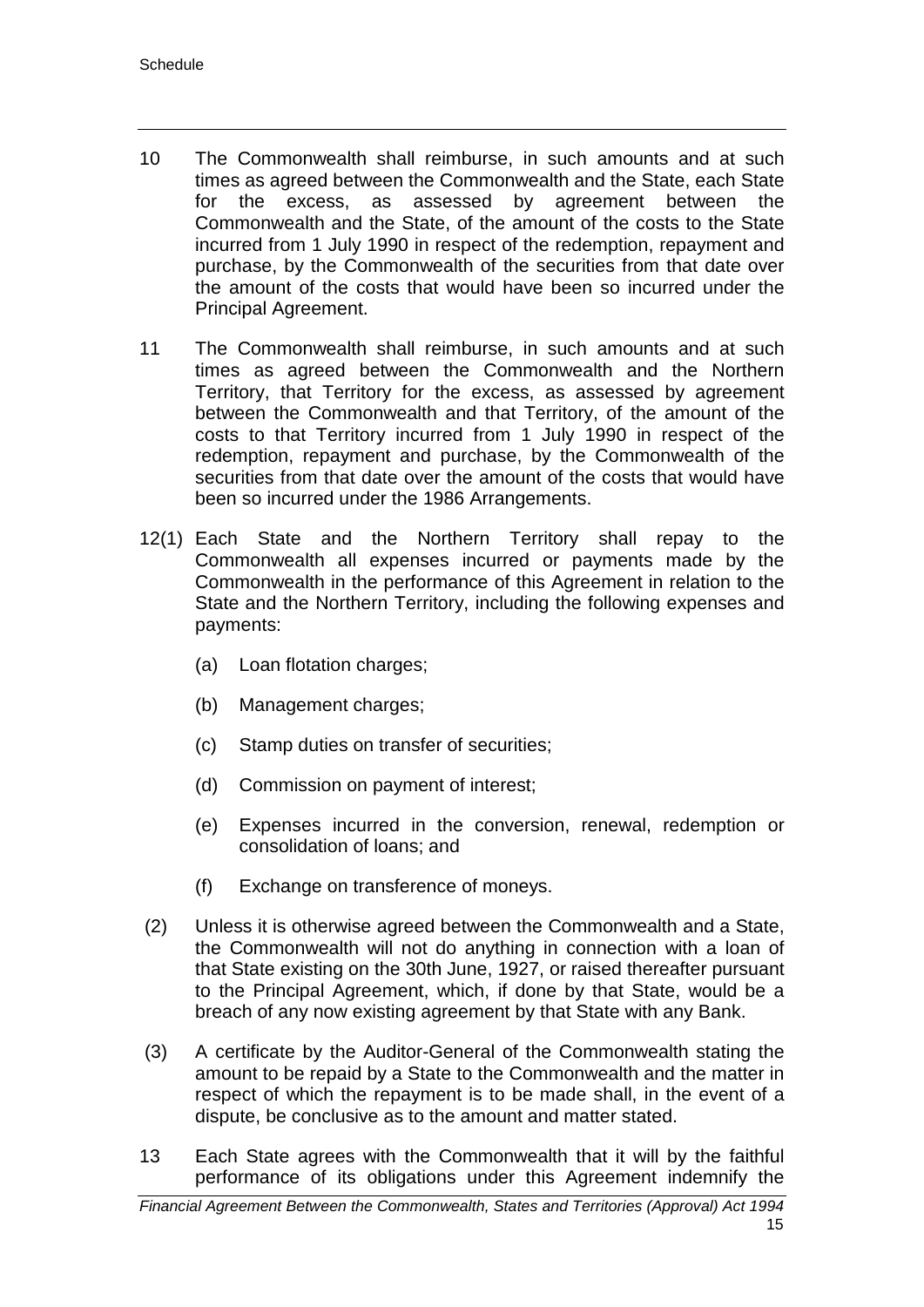Commonwealth against all liabilities whatsoever in respect of the public debt of that State (other than the liabilities of the Commonwealth under this Agreement to pay interest and to make sinking fund contributions or, after its establishment, contributions to the Debt Retirement Reserve Trust Account), not falling payable under the Principal Agreement prior to the 1 July 1990 in respect of which this Agreement provides that sinking fund contributions or, after its establishment, contributions to the Debt Retirement Reserve Trust Account shall be made.

- 14 The Northern Territory agrees with the Commonwealth that it will by the faithful performance of its obligations under this Agreement indemnify the Commonwealth against all liabilities whatsoever in respect of all loans of that Territory for which this Agreement provides that, after its establishment, contributions to the Debt Retirement Reserve Trust Account shall be made.
- 15 Separate accounts shall be kept by the Commonwealth for each State and, so far as relevant, for the Northern Territory in respect of Debt, Interest, and Sinking Funds or, after its establishment, contributions for the purposes of the Debt Retirement Reserve Trust Account.
- 16(1) This Agreement rescinds the Principal Agreement, except as provided by this clause, but with effect from the date on which this Agreement, other than Clauses 7, 8, 10, 11 and 13, comes into effect.
- (2) Sub-clauses 12A(1), (2) and (4) to (12), inclusive, of the Principal Agreement continue to operate until the date on which the Debt Retirement Reserve Trust Account is established and, for the purposes of their continued operation, references in sub-clause 12A(9) of the Principal Agreement to clauses 12B and 12C are taken to be references to clauses 7 and 8, respectively, of this Agreement.
- (3) This Agreement rescinds, with effect from the date referred to in sub-clause (1), the provisions of the 1986 Arrangements in relation to debt outstanding as at 1 July 1990, being debt arising from securities the subject of those Arrangements issued or created in respect of the Northern Territory by the Commonwealth.

IN WITNESS WHEREOF this agreement has been signed for and on behalf of the parties respectively as at the day and year first above written.

SIGNED by the Honourable PAUL JOHN \* Signature omitted KEATING, Prime Minister of the Commonwealth of Australia, in the presence of Dr Michael Keating

SIGNED by the Honourable JOHN \* Signature omitted JOSEPH FAHEY, Premier of the State of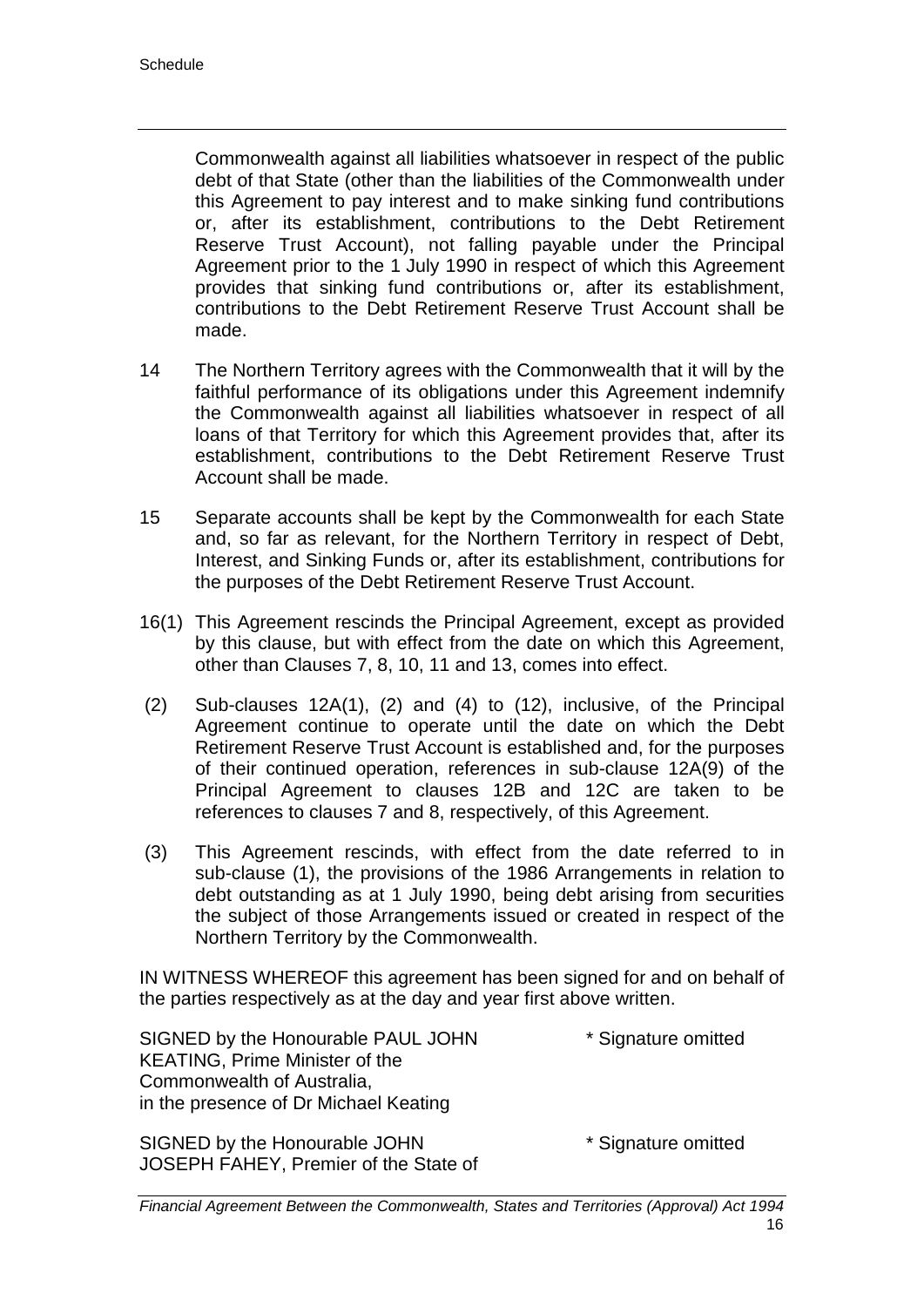| New South Wales, in the presence of Mr<br>Roger Wilkins                                                                                       |                     |
|-----------------------------------------------------------------------------------------------------------------------------------------------|---------------------|
| SIGNED by the Honourable JEFFREY<br>GIBB KENNETT, Premier of the State<br>of Victoria, in the presence of<br>Mr Ken Baxter                    | * Signature omitted |
| SIGNED by the Honourable WAYNE<br>KEITH GOSS, Premier of the State of<br>Queensland, in the presence of<br>Mr Kevin Rudd                      | * Signature omitted |
| SIGNED by the Honourable RICHARD<br>FAIRFAX COURT, Premier of the State of<br>Western Australia, in the presence of<br><b>Mr Don Saunders</b> | * Signature omitted |
| SIGNED by the Honourable DEAN CRAIG<br>BROWN, Premier of the State of South<br>Australia, in the presence of<br>Mr Michael Schilling          | * Signature omitted |
| SIGNED by the Honourable RAYMOND<br>JOHN GROOM, Premier of the State of<br>Tasmania, in the presence of<br>Dr Dan Norton                      | * Signature omitted |
| SIGNED by ROSEMARY FOLLETT,<br>Chief Minister of the Australian Capital<br>Territory, in the presence of<br>Dr David Rosalky                  | * Signature omitted |
| SIGNED by the Honourable MARSHALL<br><b>BRUCE PERRON, Chief Minister of the</b><br>Northern Territory, in the presence of<br>Dr Neil Conn     | * Signature omitted |